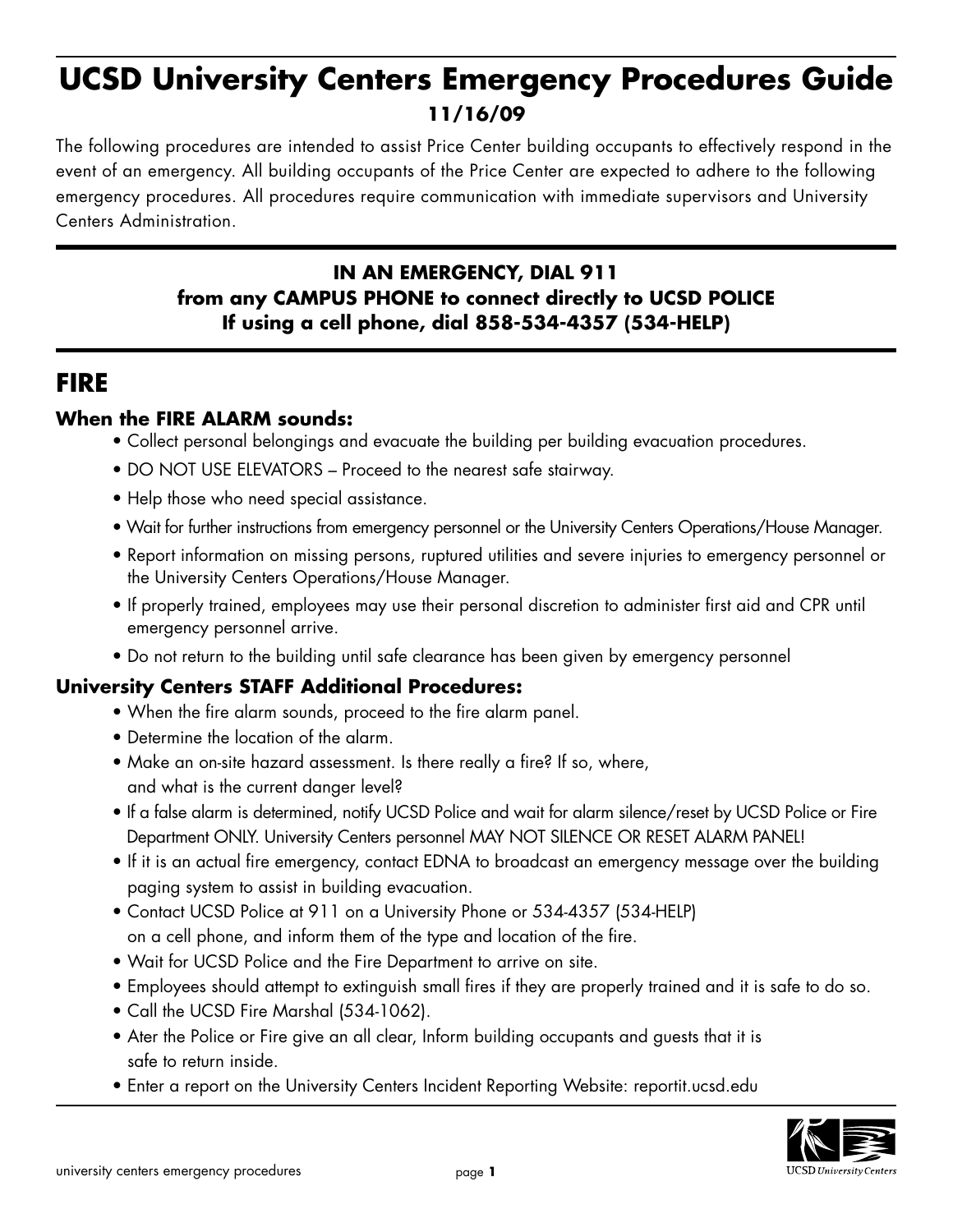# **MEDICAL EMERGENCIES**

### **In the event of a MEDICAL EMERGENCY:**

- Remain calm.
- Assess the medical situation. Look for the victim's ABC's: Airways, Breathing, and Circulation. Conduct a visual survey of the scene and check for hazards (electrical wires, gas leaks, fires, etc.) DO NOT attempt to move an injured person unless it is required for their immediate safety. Call UCSD Police at 911 on a University Phone or 534-4357 (534-HELP) on a cell phone. Notify the police of the injured person and location. If properly trained, employees may use their personal discretion to administer first aid and CPR until emergency personnel arrive. If an additional person is available to assist, instruct them where to wait to meet emergency personnel to help guide them to the injured person. University Centers STAFF Additional Procedures:
- Determine if the injury or illness requires emergency response. Err on the side of caution.
- Call UCSD Police at 911 on a University Phone or 534-4357 (534-HELP) on a cell phone.
- Confirm that emergency medical services have been contacted and were given the correct location. Send a volunteer to meet Police or Medics.
- Try to determine cause of injury to help prevent others from being injured by the same hazard.
- Give all pertinent information to the Police and Medics upon their arrival.
- If a serious hazard exists, use caution tape and cordon off the area.
- Enter a report on the University Centers Incident Reporting Website: reportit.ucsd.edu.

#### **University Centers STAFF Additional Procedures:**

- Determine if the injury or illness requires emergency response. Err on the side of caution.
- Call UCSD Police at 911 on a University Phone or 534-4357 (534-HELP) on a cell phone.
- Confirm that emergency medical services have been contacted and were given the correct location. Send a volunteer to meet Police or Medics.
- Try to determine cause of injury to help prevent others from being injured by the same hazard.
- Give all pertinent information to the Police and Medics upon their arrival.
- If a serious hazard exists, use caution tape and cordon off the area.
- Enter a report on the University Centers Incident Reporting Website: reportit.ucsd.edu.

## **SUSPICIOUS PERSONS/PACKAGES**

#### **If a SUSPICIOUS PERSON is sited in the facility:**

- Write down a description of the person (height, gender, race, clothing, etc.) and visually assess if they are carrying any weapons or suspicious packages.
- Call the University Centers Operations/House Manager (967-5351 or 967-5357).
- If immediate danger is suspected, call UCSD Police at 911 on a University Phone or 534-4357 (534- HELP) on a cell phone.
- Provide a description, location, and direction if the person is moving.
- Do not make any assumptions about the person; err on the side of caution. Don't assume that the person is rational or harmless. Be cautious and don't isolate yourself with the person – keep your distance.

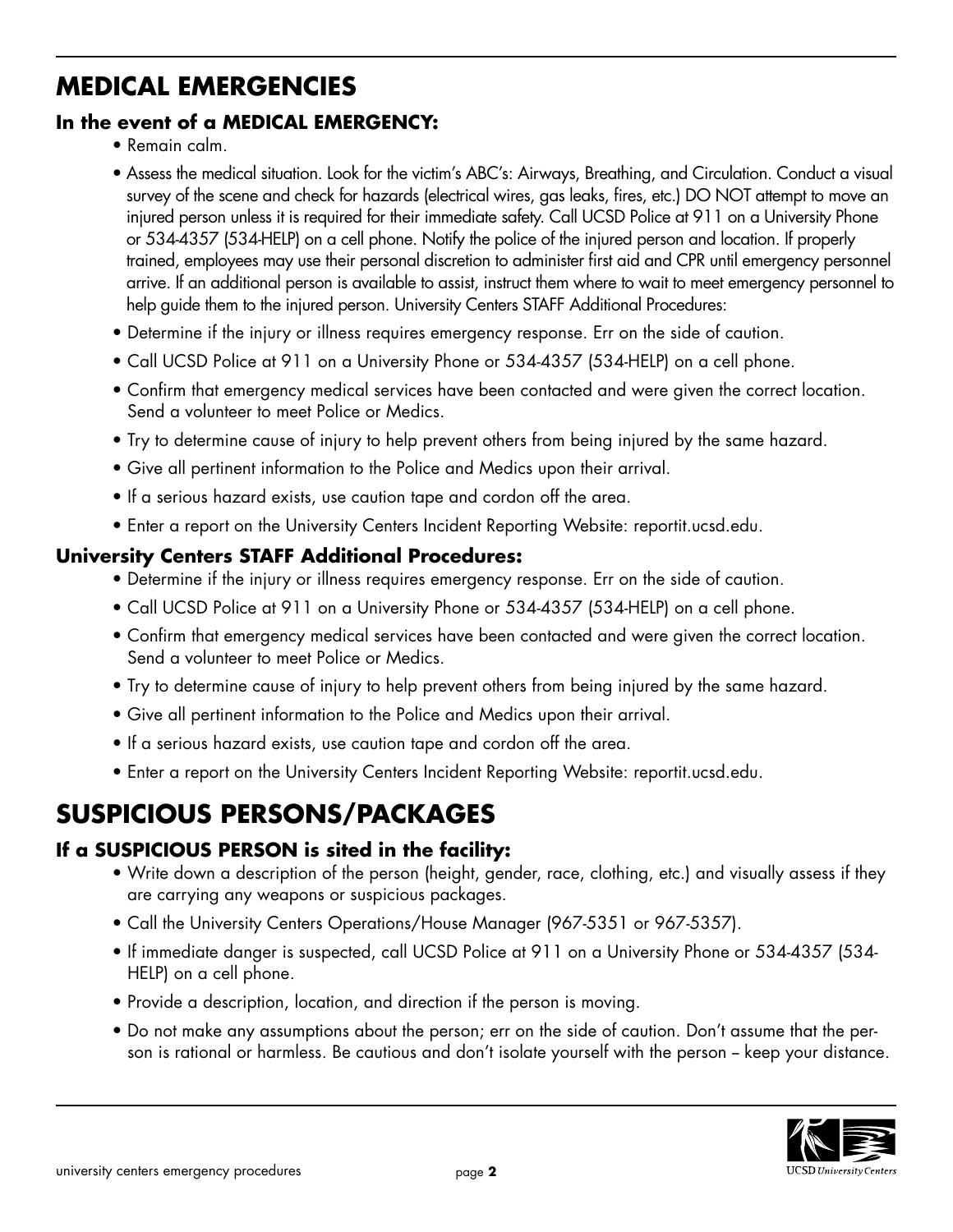#### **If a SUSPICIOUS PACKAGE is sited in the facility:**

- DO NOT attempt to touch or move any suspicious package.
- Evacuate the immediate area and secure it. Close and lock doors as you clear areas.
- Call the University Centers Operations or House Manager (967-5351 or 967-5357).
- If immediate danger is suspected, call UCSD Police at 911 on a University Phone or 534-4357 (534- HELP) on a cell phone.
- Provide a description and location of the package.
- Wait for UCSD Police to arrive and follow their directives.

#### **University Centers STAFF Additional Procedures:**

- Call UCSD Police at 911 on a University Phone or 534-4357 (534-HELP) on a cell phone.
- If the suspicious person or package is determined to possess a bomb/biohazard or other harmful device, then evacuate the building per building evacuation procedures. Contact EDNA to broadcast an emergency message over the building paging system to assist in building evacuation.
- Enter a report on the University Centers Incident Reporting Website: reportit.ucsd.edu

### **MINOR EARTHQUAKE**

#### **In the event of a MINOR EARTHQUAKE:**

- Take cover under desks, tables, door arches or stairwells. If none are available, move against an interior wall and cover your head with your arms. Remain under cover until the movement subsides.
- Stay away from large windows, shelving systems or tall room partitions.
- After the shaking has stopped, survey your immediate area for trapped or injured persons and ruptured utilities (electrical wires, gas leaks, fires, etc.)
- If necessary, collect personal belongings and evacuate the building per building evacuation procedures.
- Report information on missing persons, ruptured utilities and severe injuries to emergency personnel or the University Centers Operations/House Manager.
- If properly trained, employees may use their personal discretion to administer first aid and CPR untilemergency personnel arrive.
- Do not return to the building until safe clearance has been given by emergency personnel.

- Assess building damages. Assist in Building evacuations. Help control building access to unsafe areas.
- If necessary, contact EDNA to broadcast an emergency message over the building PA system to assist in building evacuation. Clear and lock all areas that have been cleared of people.
- Contact the UCSD Emergency Operations Center (South end of Police Station) to report ruptured utilities. If the phones are down, send a runner with a written list of damages to the EOC.
- Follow Emergency Operations directives. They will handle logistics for recovery and prioritize support.
- Enter a report on the University Centers Incident Reporting Website: reportit.ucsd.edu

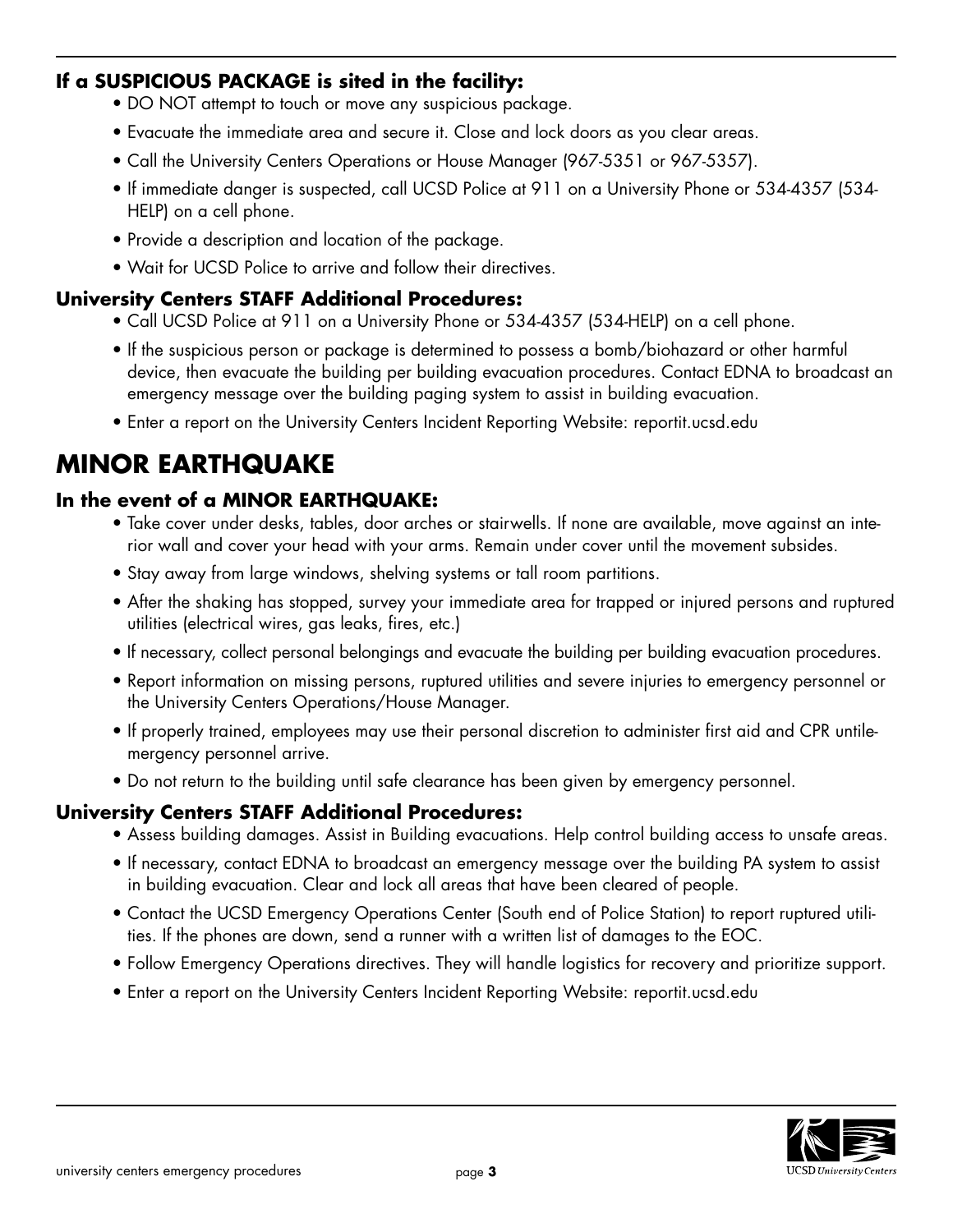### **MAJOR EARTHQUAKE**

#### **In the event of a MAJOR EARTHQUAKE:**

- Take cover under desks, tables, door arches or stairwells. If none are available, move against an interior wall and cover your head with your arms. Remain under cover until the movement subsides.
- Stay away from large windows, shelving systems or tall room partitions.
- After the shaking has stopped, survey your immediate area for trapped or injured persons and ruptured utilities (electrical wires, gas leaks, fires, etc.)
- Collect personal belongings and evacuate the building per building evacuation procedures.
- DO NOT USE ELEVATORS Proceed to the nearest safe stairway.
- Help those who need special assistance.
- Wait for further instructions from campus emergency personnel or the University Centers Operations/ House Manager.
- Report information on missing persons, ruptured utilities and severe injuries to emergency personnel or the University Centers Operations/House Manager.
- If properly trained, employees may use their personal discretion to administer first aid and CPR until emergency personnel arrive.
- Do not return to the building until safe clearance has been given by emergency personnel.

#### **University Centers STAFF Additional Procedures:**

- Be cautious of AFTERSHOCKS and be ready for additional damage.
- Contact EDNA to broadcast an emergency message over the building PA system to assist in building evacuation. Clear and lock all areas that have been cleared of people.
- Assess building damages. Assist in Building evacuations. Help control building access to unsafe areas. Assist maintenance with utility shutdowns if needed.
- Contact the UCSD Emergency Operations Center (South end of Police Station) to report ruptured utilities. If the phones are down, send a runner with a written list of damages to the EOC.
- Follow Emergency Operations directives. They will handle logistics for recovery and prioritize support.
- If necessary, call UCSD's Emergency Status Phone Number: (888) 308-8273
- Enter a report on the University Centers Incident Reporting Website: reportit.ucsd.edu

## **BOMB THREATS – All bomb threats should be taken seriously**

#### **If a BOMB THREAT NOTICE is received:**

 • Call the University Centers Operations/House Manager (967-5351 or 967-5357). IF URGENT, Call UCSD Police at 911 on a University Phone or 534-4357 (534-HELP) on a cell phone. If the bomb threat was hand-delivered, try to recall a description of the messenger and any persons in the area.

#### **If a BOMB THREAT CALL is received:**

- Record the caller's exact words.
- Keep the caller on the phone as long as possible and ask specific questions:
- What time will the bomb explode?
- Where is it?

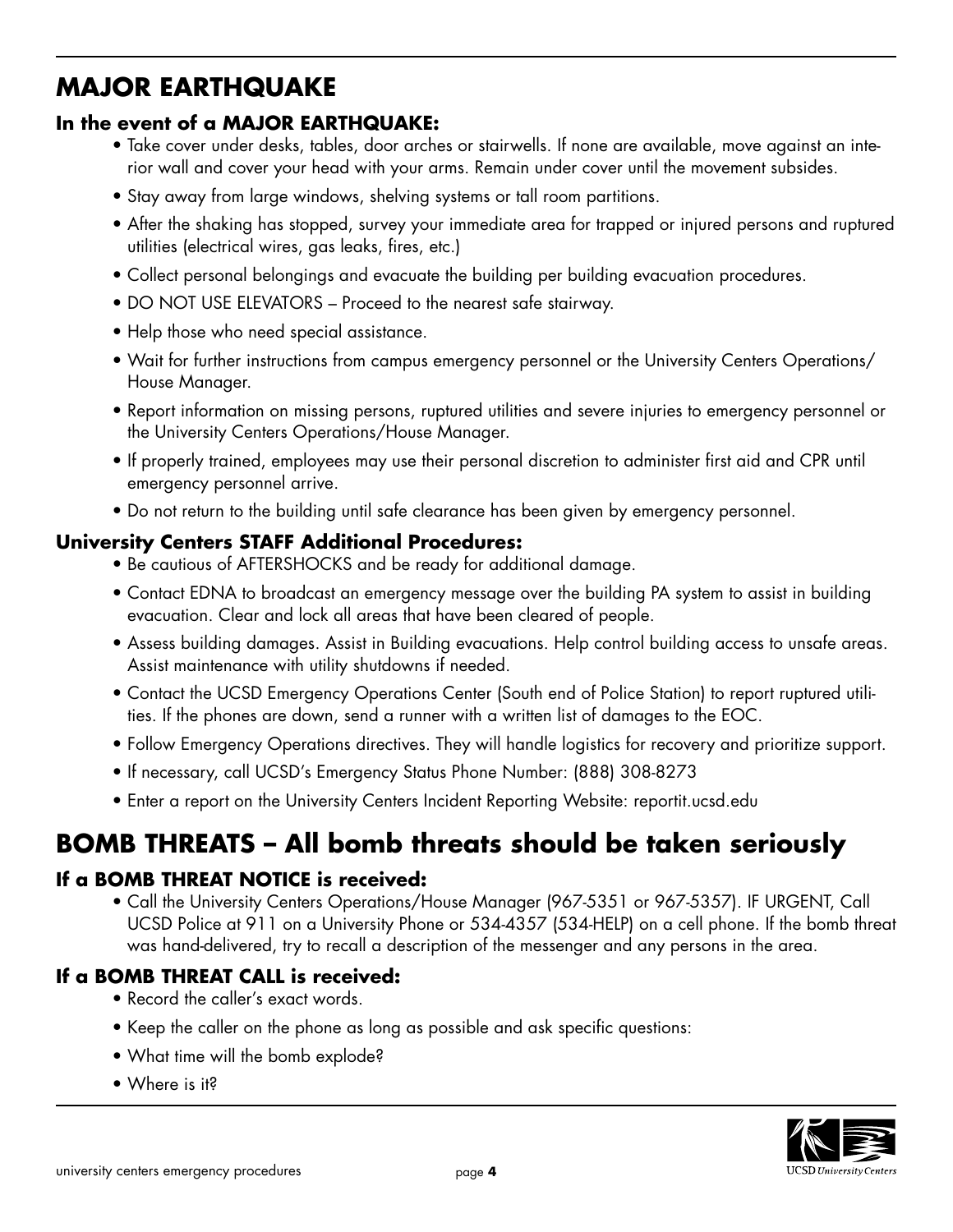- What does it look like?
- Why did you plant the bomb?
- What is your name?
- Make note of the caller's voice, intonations, noticeable accent, command of the English language, or anything else that may assist authorities. Listen for background noises. Call UCSD Police at 911 on a University Phone or 534-4357 (534-HELP) on a cell phone. Notify your supervisor and contact the University Centers Director. Call the Operations/House Manger who will help evacuate the building. Advise everyone to evacuate and take note of anything such as suspicious packages or items in their area. Collect personal belongings and evacuate the building per building evacuation procedures. Evacuate at least 300 feet from the building. Do not return to the building until safe clearance has been given by emergency personnel.

#### **University Centers STAFF Additional Procedures:**

- Call UCSD Police at 911 on a University Phone or 534-4357 (534-HELP) on a cell phone.
- Contact EDNA to broadcast an emergency message over the building PA system to assist in building evacuation. Clear and lock all areas that have been cleared of people.
- Evacuate the entire building and instruct people to proceed outside to Library Walk West Lawn, Warren Mall or Gilman Drive.
- Wait for UCSD Police to arrive and follow UCSD Police directives.
- Enter a report on the University Centers Incident Reporting Website: reportit.ucsd.edu

### **POWER OUTAGE**

#### **In the event of a POWER OUTAGE:**

- If the outage appears to be in an isolated location, call the University Centers Operations/House Manager (967-5351 or 967-5357). If it is a major power outage, collect personal belongings and evacuate the building per building evacuation procedures.
- DO NOT USE ELEVATORS Proceed to the nearest safe stairway. Help those who need special assistance. Wait for further instructions from the University Centers Operations/House Manager. Do not return to the building until the University Centers Operations/House Manager informs you that it is safe to do so.

- Assess the utility failure location(s). If building wide, contact the UCSD Police Department or the UCSD PPS trouble desk at 534-2930 (day) or 534-3250 (evenings) for further information.
- Call University Centers Maintenance Supervisor at 858-534-9518 or 967-5662.
- If necessary, contact EDNA to broadcast an emergency message over the building PA system to assist in building evacuation. Clear and lock all areas that have been cleared of people.
- Conduct building rounds to check for persons who may be trapped or need assistance. Make sure to check the elevators.
- Wait for a utility status report from PPS and proceed accordingly.
- Enter a report on the University Centers Incident Reporting Website: reportit.ucsd.edu

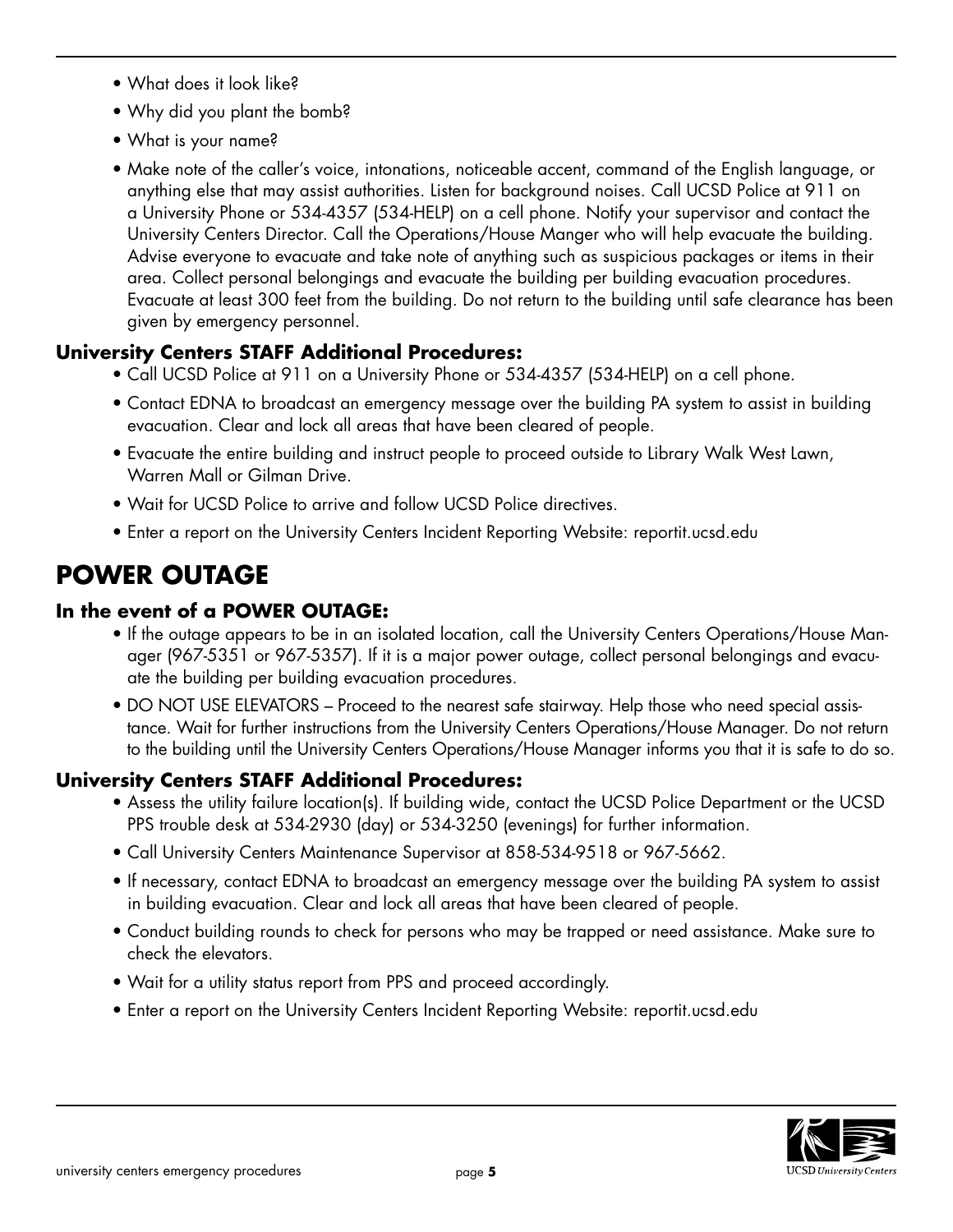## **TERRORISM: BOMB**

### **If a BOMB goes off:**

- Another explosion is very likely seek cover immediately away from windows. When you feel it is safe to do so, collect personal belongings and evacuate the building per building evacuation procedures.
- DO NOT USE ELEVATORS Proceed to the nearest safe stairway. Help those who need special assistance.
- Stay clear of trashcans or anything that a bomb might be concealed in.
- Once out of the building, stay clear in case the building collapses.
- Evacuate at least 300 feet from the building.
- If you are trapped inside, cover your mouth with a cloth.
- Call UCSD Police at 911 on a University Phone or 534-4357 (534-HELP) on a cell phone.
- Wait for further instructions from emergency personnel or the University Centers Operations/House Manager.
- Report information on missing persons, ruptured utilities and severe injuries to emergency personnel or the University Centers Operations/House Manager.
- If properly trained, employees may use their personal discretion to administer first aid and CPR until emergency personnel arrive.
- Do not return to the building until safe clearance has been given by emergency personnel.

#### **University Centers STAFF Additional Procedures:**

- Call UCSD Police at 911 on a University Phone or 534-4357 (534-HELP) on a cell phone.
- Contact EDNA to broadcast an emergency message over the building PA system to assist in building evacuation. Clear and lock all areas that have been cleared of people.
- Find shelter and Locate Emergency Supplies.
- If necessary, call UCSD's Emergency Status Phone Number: (888) 308-8273 If you suspect it was a NUCLEAR ATTACK:
- Find shelter with at least 2-1/2 feet of concrete, and stay inside for a full two weeks.
- Keep a radio or TV on hand as well as a phone and Internet connection (if phone lines are down/overloaded, you may be able to communicate by email).
- The Price Center Theater is a good shelter location as it is partially underground, surrounded by thick concrete and has water, restrooms and telephones.
- Seal windows and door cracks with trash bags and duct tape.
- If you must go outside, you should leave for no more than 30 minutes to find food, water or better shelter. If available, cover your mouth with a damp cloth.

- Call UCSD Police at 911 on a University Phone or 534-4357 (534-HELP) on a cell phone.
- Shut down all air handlers and close all doors and windows.
- Find Shelter and Emergency Supplies.
- Facilitate taping of window and door seams to keep poisons out of buildings.
- If necessary, call UCSD's Emergency Status Phone Number: (888) 308-8273

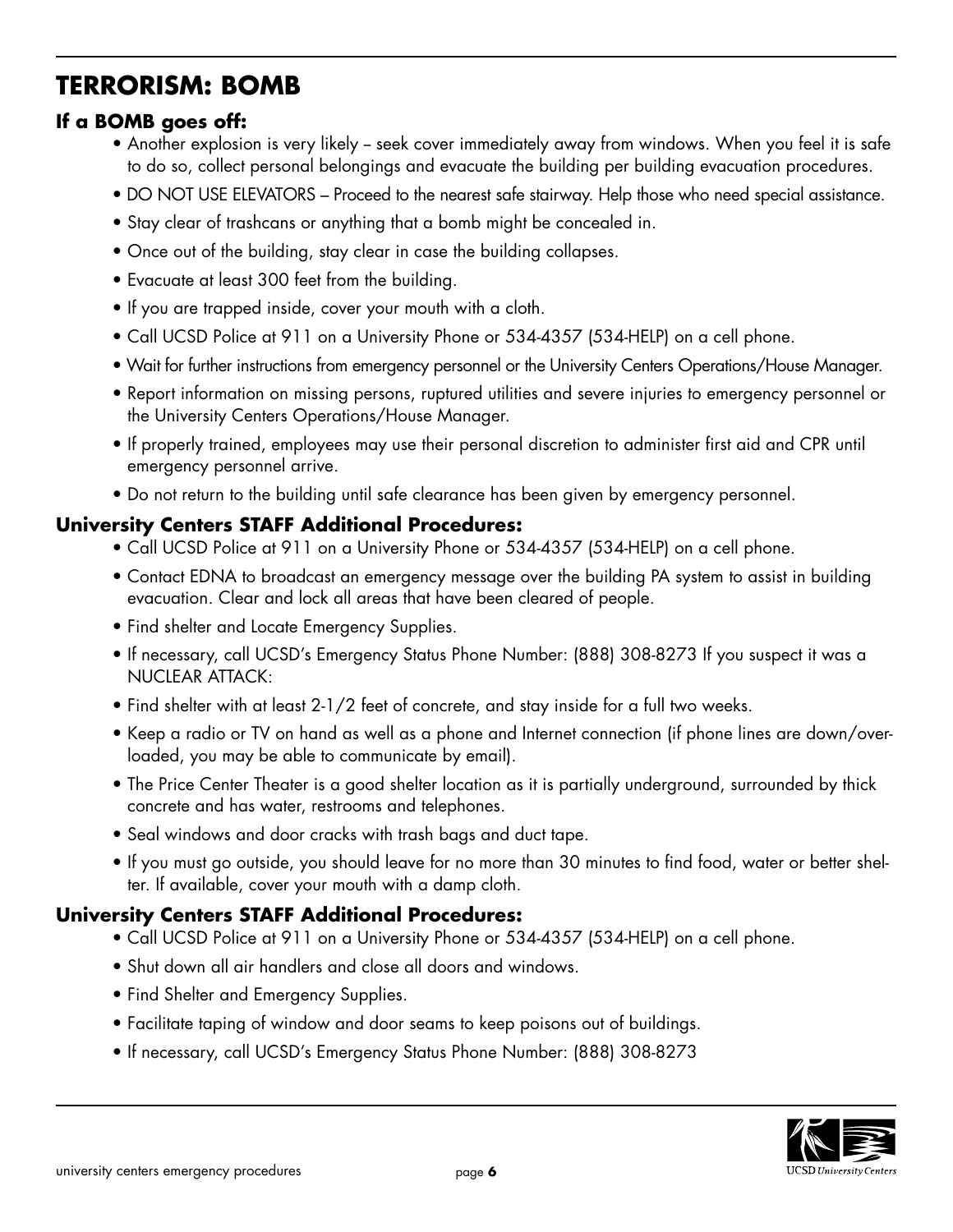# **TERRORISM: GUN FIRE**

#### **If you hear SHOTS:**

- Lie flat on the ground and find cover. Think about all of your possible exits.
- Evacuate the area quietly if you believe it is in your best interest to do so. If you run, you may draw attention to yourself, but you may also escape a dangerous situation.
- If someone looks suspicious, trust your intuition and immediately remove yourself from the area.
- After the shots cease, be aware of where the attack was and if the assailants are immobilized or dead.
- If you see the attacker, make note of their description; height, weight, hair color, skin color, facial hair, clothing, shoes etc.
- Evacuating the building away from the sound or source of the gunfire.
- If properly trained, employees may use their personal discretion to administer first aid and CPR until emergency personnel arrive.
- Call UCSD Police at 911 on a University Phone or 534-4357 (534-HELP) on a cell phone.

#### **University Centers STAFF Additional Procedures:**

- Call UCSD Police at 911 on a University Phone or 534-4357 (534-HELP) on a cell phone.
- Find shelter if danger is present.

# **TERRORISM: BIOCHEMICAL ATTACK**

#### **Most biological agents are COLORLESS AND ODORLESS, but there are warning signs to watch for:**

- Droplets of oily film
- An Unusual number of dead birds in an area
- An unnatural smell of almonds, peach pits, or newly mowed grass
- Strange mists or low-hanging clouds

#### **If you are CAUGHT IN THE MIDDLE of an attack:**

- Cover your mouth and nose with a rag soaked in water, or a mixture of baking soda and water if possible.
- Try to keep others from panicking, as they will breath faster and inhale more poison.
- If you are in a car, roll up the windows and shut the fresh-air vents. If you think you were EXPOSED to chemical or biological agents:
- Wash yourself thoroughly with plenty of warm, soapy water or a 10:1 mixture of water and bleach.
- If no water is available, cover affected areas liberally with talcum powder or flour, wait 30 seconds, then brush off thoroughly.

#### **If you suspect a EXTERIOR BIOLOGICAL ATTACK:**

- Retreat to an area (preferably upstairs) with bathroom access, food, water, and small windows. o Good shelter locations are the 3rd floor and the Theatre.
- Keep a radio or TV on hand as well as a phone and Internet connection (if phone lines are down/overloaded, you may be able to communicate by email).
- Seal windows and door cracks with trash bags and duct tape.